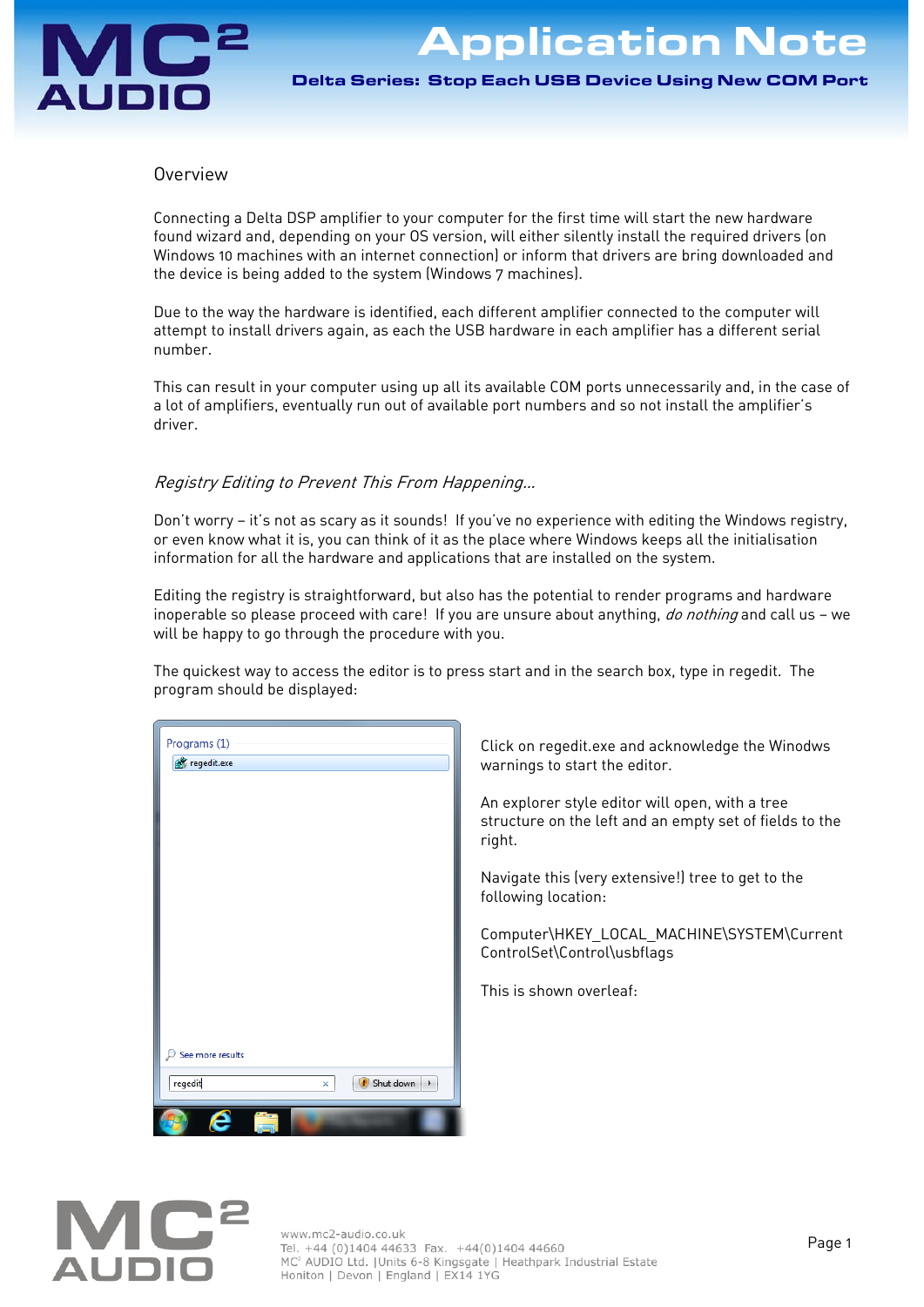### Delta Series: Stop Each USB Device Using New COM Port

| <b>Registry Editor</b>                      |                                       |                      |             |                 |   |
|---------------------------------------------|---------------------------------------|----------------------|-------------|-----------------|---|
| File Edit View                              | Favorites Help                        |                      |             |                 |   |
| 4 Computer                                  | Ä                                     | Name                 | <b>Type</b> | Data            |   |
| <b>NEW HKEY_CLASSES_ROOT</b>                |                                       | ab (Default)         | REG_SZ      | (value not set) |   |
| <b>D</b> HKEY_CURRENT_USER                  |                                       |                      |             |                 |   |
| 4   HKEY_LOCAL_MACHINE                      |                                       |                      |             |                 |   |
| <b>BCD00000000</b>                          |                                       |                      |             |                 |   |
| <b>D</b> HARDWARE                           |                                       |                      |             |                 |   |
| $\triangleright$ $\cdot$ $\blacksquare$ SAM |                                       |                      |             |                 |   |
| <b>NESECURITY</b>                           |                                       |                      |             |                 |   |
| <b>SOFTWARE</b>                             |                                       |                      |             |                 |   |
| <b>A</b> SYSTEM                             |                                       |                      |             |                 |   |
| De ControlSet001                            |                                       |                      |             |                 |   |
| De ControlSet002                            |                                       |                      |             |                 |   |
|                                             | 4 CurrentControlSe                    |                      |             |                 |   |
| <b>A</b> Control                            |                                       |                      |             |                 |   |
|                                             | <b>ACPI</b>                           |                      |             |                 |   |
|                                             | - <b>I</b> AGP                        |                      |             |                 |   |
|                                             | <b>AppID</b>                          |                      |             |                 |   |
|                                             | <b>Arbiters</b>                       |                      |             |                 |   |
|                                             | <b>BackupRe</b><br>D- Citrix          |                      |             |                 |   |
|                                             | <b>D</b> - Le Class                   |                      |             |                 |   |
|                                             | $\triangleright$ - $\blacksquare$ CMF |                      |             |                 |   |
|                                             | <b>CoDevicel</b>                      |                      |             |                 |   |
|                                             | <b>COM Nan</b>                        |                      |             |                 |   |
|                                             | <b>D</b> Computer                     |                      |             |                 |   |
|                                             | <b>Contentin</b>                      |                      |             |                 |   |
|                                             | <b>CrashCon</b>                       |                      |             |                 |   |
|                                             | <b>D</b> CriticalDe                   |                      |             |                 |   |
|                                             | <b>D</b> Cryptogra                    |                      |             |                 |   |
|                                             | <b>DeviceCla</b>                      |                      |             |                 |   |
|                                             | DeviceOvi                             |                      |             |                 |   |
|                                             | <b>Diagnosti</b>                      |                      |             |                 |   |
|                                             | $\triangleright$ - $\blacksquare$ Els |                      |             |                 |   |
|                                             | <b>D</b> Errata                       |                      |             |                 |   |
|                                             | <b>FileSystem</b>                     |                      |             |                 |   |
|                                             | <b>FileSystem</b>                     |                      |             |                 |   |
|                                             | <b>D</b> GraphicsD                    |                      |             |                 |   |
|                                             | <b>CroupOrd</b>                       |                      |             |                 |   |
|                                             | $\triangleright$ - $\blacksquare$ HAL |                      |             |                 |   |
|                                             | <b>No hivelist</b>                    |                      |             |                 |   |
|                                             | <b>D</b> IDConfigE                    |                      |             |                 |   |
|                                             | <b>Neyboard</b>                       |                      |             |                 |   |
|                                             | <b>Neyboard</b>                       |                      |             |                 |   |
|                                             | ⊳ - Lsa                               |                      |             |                 |   |
|                                             | <b>D</b> LsaExtensi                   |                      |             |                 |   |
|                                             | <b>L</b> LsaInform<br><b>MediaCat</b> |                      |             |                 |   |
|                                             | <b>MediaDRM</b>                       |                      |             |                 |   |
|                                             | <b>MediaInte</b>                      |                      |             |                 |   |
|                                             | <b>MediaPro</b>                       |                      |             |                 |   |
|                                             | <b>MAGNITUDIO</b>                     |                      |             |                 |   |
| $\blacktriangleleft$<br>$\mathbf{H}$        | Þ                                     | $\blacktriangleleft$ | Ш           |                 | Þ |

Make sure you have selected "usbflags" at this stage and not one of the sub-entries:



The registry table for "usbflags" will be empty. Add an entry using the menu:

Edit - New — Binary Value

An entry will be created, with the name available to edit.

Change the name to :

IgnoreHWSerNum04036015

with no spaces and observing upper and lower case characters. You can copy and paste out of this document.

If you miss out the stage of being able to edit the name, simply right click on the entry which will still be called New Value #1" and choose "Rename" and enter the name as above.